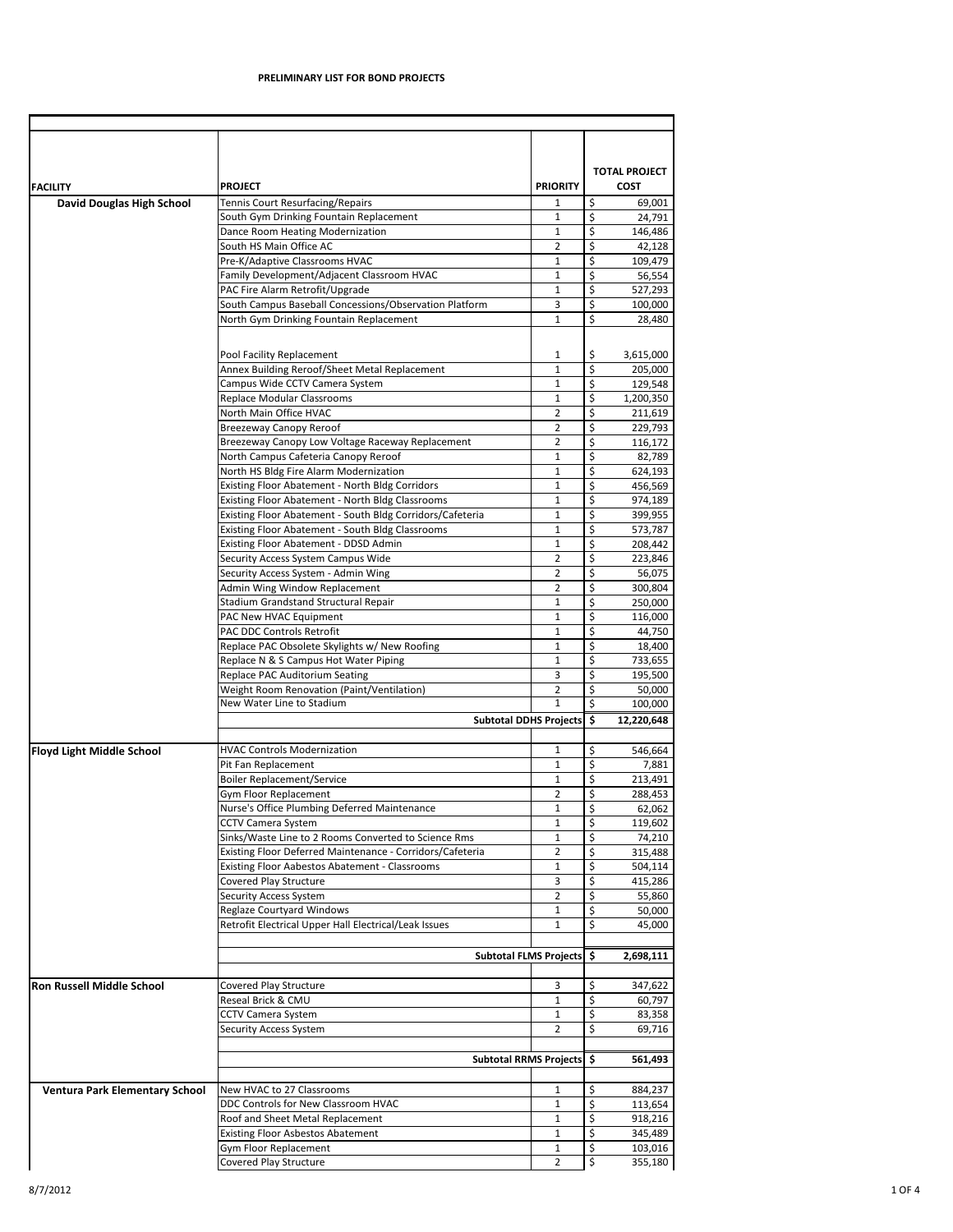## **PRELIMINARY LIST FOR BOND PROJECTS**

|                                          |                                                                          |                           |          | <b>TOTAL PROJECT</b> |
|------------------------------------------|--------------------------------------------------------------------------|---------------------------|----------|----------------------|
| <b>FACILITY</b>                          | <b>PROJECT</b>                                                           | <b>PRIORITY</b>           |          | <b>COST</b>          |
|                                          | <b>Security Access System</b>                                            | $\overline{2}$            | \$       | 69,716               |
|                                          | <b>CCTV Camera System</b>                                                | 1                         | \$       | 37,000               |
|                                          | <b>Gym Siding Replacement</b>                                            | 1                         | \$       | 225,000              |
|                                          |                                                                          | Subtotal VPES Projects \$ |          | 3,051,508            |
|                                          |                                                                          |                           |          |                      |
| <b>Lincoln Park Elementary School</b>    | <b>Heating Coil Replacement/Repairs</b><br><b>Covered Play Structure</b> | 1<br>$\overline{2}$       | \$<br>\$ | 29,836               |
|                                          | Fire Alarm Retrofit/Modernization                                        | 1                         | \$       | 329,609              |
|                                          |                                                                          |                           | \$       | 468,901              |
|                                          | <b>DDC Controls Upgrade</b>                                              | $\mathbf{1}$              |          | 443,315              |
|                                          | Gym Floor Replacement                                                    | $\overline{2}$            | \$       | 93,040               |
|                                          | Existing Floor Asbestos Abatement - Corridors/Cafeteria                  | 1                         | \$       | 214,875              |
|                                          | Existing Floor Asbestos Abatement - Classrooms                           | $\mathbf{1}$              | \$       | 439,602              |
|                                          | <b>Security Access System</b>                                            | $\overline{2}$            | \$       | 55,860               |
|                                          | <b>CCTV Camera System</b>                                                | $\mathbf 1$               | \$       | 42,000               |
|                                          |                                                                          | Subtotal LPES Projects \$ |          | 2,117,038            |
|                                          |                                                                          |                           |          |                      |
| <b>Earl Boyles Elementary School</b>     | <b>Retro-Commission HVAC Systems</b>                                     | 1                         | \$       | 294,728              |
|                                          | <b>Entry Canopy Drainage</b>                                             | 1                         | \$       | 17,797               |
|                                          | New Siding on West Elevation                                             | 1                         | \$       | 154,389              |
|                                          | Existing Floor Asbestos Abatement @ Cafeteria/Corridors                  | $\mathbf{1}$              | \$       | 206,789              |
|                                          | <b>Security Access System</b>                                            | $\overline{2}$            | \$       | 55,860               |
|                                          | Gym Floor Replacement                                                    | $\overline{2}$            | \$       | 78,650               |
|                                          | <b>CCTV Camera System</b>                                                | $\mathbf 1$               | \$       | 37,000               |
|                                          | Existing Floor Asbestos Abatement @ Middle Wing                          | 1                         | \$       | 133,013              |
|                                          |                                                                          |                           |          |                      |
|                                          |                                                                          | Subtotal EBES Projects \$ |          | 978,226              |
| <b>Fir Ridge High School</b>             | <b>Existing Floor Deferred Maintenance</b>                               | 2                         | \$       | 221,324              |
|                                          | Gym Floor Replacement                                                    | $\mathbf{1}$              | \$       | 116,318              |
|                                          | <b>CCTV Camera System</b>                                                | 1                         | \$       | 88,305               |
|                                          | <b>Security Access System</b>                                            | $\overline{2}$            | \$       | 55,860               |
|                                          |                                                                          |                           |          |                      |
|                                          |                                                                          | Subtotal FRHS Projects \$ |          | 481,807              |
| <b>Gilbert Heights Elementary School</b> | <b>Enclose Breezeway</b>                                                 | 1                         | \$       | 887,544              |
|                                          | <b>Covered Play Structure</b>                                            | $\overline{2}$            | \$       | 354,894              |
|                                          | New HVAC to 2nd Floor Classrooms (no AC)                                 | 1                         | \$       | 706,440              |
|                                          | Add AC to 2nd Floor Classrooms (with GHES-52)                            | $\overline{2}$            | \$       | 52,147               |
|                                          | New HVAC to 1st Floor Classrooms (no AC)                                 | $\mathbf{1}$              | \$       | 538,089              |
|                                          | Add AC to 1st Floor Classrooms (with GHES-54)                            | $\overline{2}$            | \$       | 56,997               |
|                                          | <b>DDC Controls Upgrade</b>                                              | 1                         | \$       | 312,427              |
|                                          | North Bldg Reroofing & Sheet Metal Work                                  | 1                         | \$       | 205,216              |
|                                          | Gym Floor Replacement                                                    | $\overline{2}$            | \$       | 139,596              |
|                                          | <b>Existing Floor Deferred Maintenance - Corridors</b>                   | $\overline{2}$            | \$       | 256,835              |
|                                          | <b>Existing Floor Abatement - Classrooms</b>                             | $\mathbf{1}$              | \$       |                      |
|                                          | <b>Security Access System</b>                                            | $\overline{2}$            | \$       | 439,602<br>63,788    |
|                                          | Replace HVAC Equipment at Gym                                            | 1                         | \$       | 26,000               |
|                                          | Convert N. Bldg Classrooms to Gas Packaged HVAC Units                    | $\mathbf{1}$              | \$       |                      |
|                                          |                                                                          |                           |          | 132,000              |
|                                          | Replace/Modernize Clock & Intercom System<br><b>CCTV Camera System</b>   | 1<br>$\mathbf{1}$         | \$<br>\$ | 72,000<br>42,000     |
|                                          |                                                                          |                           |          |                      |
|                                          |                                                                          | Subtotal GHES Projects \$ |          | 4,285,575            |
|                                          |                                                                          |                           |          |                      |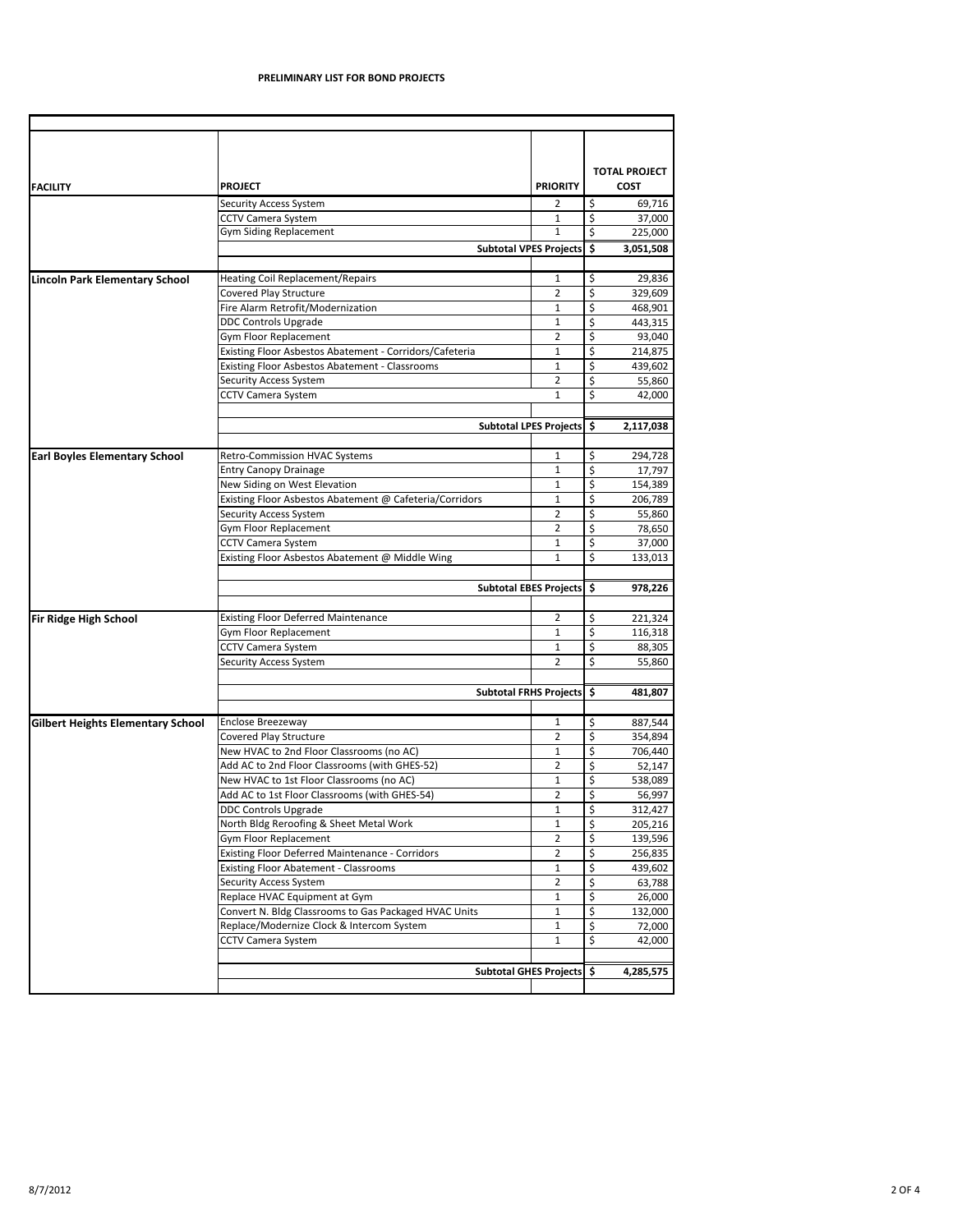| <b>Gilbert Park Elementary School</b> |                                                                                 | <b>PRIORITY</b>                |                          | <b>TOTAL PROJECT</b><br><b>COST</b> |
|---------------------------------------|---------------------------------------------------------------------------------|--------------------------------|--------------------------|-------------------------------------|
|                                       | Gym Wall Waterproofing                                                          | 1                              | \$                       | 98,921                              |
|                                       | Modular Classroom Replacement                                                   | $\mathbf{1}$                   | \$                       | 690,448                             |
|                                       | Quad Roof, HVAC & Sheet Metal Replacement                                       | $\mathbf{1}$                   | $\overline{\xi}$         | 188,952                             |
|                                       | <b>Gym Floor Replacement</b>                                                    | $\overline{2}$                 | \$                       | 169,525                             |
|                                       | Existing Floor Asbestos Abatement - Corridors/Cafeteria                         | $\mathbf{1}$                   | \$<br>\$                 | 224,883                             |
|                                       | Existing Floor Asbestos Abatement - Classrooms<br><b>Security Access System</b> | 1<br>$\overline{2}$            | \$                       | 439,602<br>77,644                   |
|                                       | <b>CCTV Camera System</b>                                                       | $\mathbf{1}$                   | \$                       | 42,000                              |
|                                       |                                                                                 |                                |                          |                                     |
|                                       |                                                                                 | <b>Subtotal GPES Projects</b>  | $\ddot{\bm{\zeta}}$      | 1,931,975                           |
| <b>Mill Park Elementary School</b>    | Covered Play Structure                                                          | $\overline{2}$                 | \$                       | 365,290                             |
|                                       | <b>Retro-Commission HVAC Systems</b>                                            | 1                              | \$                       | 84,017                              |
|                                       | Pit Fan Review/Rebuild 50 Steam Traps                                           | $\mathbf{1}$                   | \$                       | 69,090                              |
|                                       | <b>DDC Controls Upgrade</b>                                                     | 1                              | \$                       | 405,260                             |
|                                       | Gym Floor Replacement                                                           | $\mathbf{1}$                   | \$                       | 137,933                             |
|                                       | Existing Floor Asbestos Abatement - Corridors/Cafeteria                         | $\mathbf{1}$                   | \$                       | 265,632                             |
|                                       | Existing Floor Asbestos Abatement - Classrooms                                  | 1                              | \$                       | 439,602                             |
|                                       | <b>Security Access System</b>                                                   | $\overline{2}$                 | \$                       | 56,860                              |
|                                       | <b>CCTV Camera System</b>                                                       | 1                              | \$                       | 37,000                              |
|                                       |                                                                                 | <b>Subtotal MPES Projects</b>  | \$                       | 1,860,684                           |
|                                       |                                                                                 |                                |                          |                                     |
| <b>Menlo Park Elementary School</b>   | Seismic Retrofit & Reroof                                                       | 1                              | \$                       | 1,055,539                           |
|                                       | Covered Play Structure                                                          | $\overline{2}$                 | \$                       | 342,079                             |
|                                       | Service Boilers/Hydronic Work                                                   | 1                              | $\overline{\mathcal{S}}$ | 30,506                              |
|                                       | Replace Classroom Wing Windows/Siding<br>Gym Floor Replacement                  | $\mathbf{1}$<br>$\overline{2}$ | \$<br>\$                 | 597,651<br>101,354                  |
|                                       | Existing Floor Abatement- Cafeteria/Deferred Maint @ Corridors                  |                                | \$                       |                                     |
|                                       | Existing Floor Asbestos Abatement - Classrooms                                  | 1<br>$\mathbf{1}$              | \$                       | 252,978<br>439,602                  |
|                                       | <b>Security Access System</b>                                                   | $\overline{2}$                 | \$                       |                                     |
|                                       | Replace Hot Water Vac Return Pump                                               | $\mathbf{1}$                   | \$                       | 92,886<br>20,000                    |
|                                       | <b>CCTV Camera System</b>                                                       | $\mathbf{1}$                   | \$                       | 37,000                              |
|                                       | <b>Subtotal MenloPES Projects</b>                                               |                                | \$                       | 2,969,595                           |
| <b>West Powellhurst Elementary</b>    | <b>Replace Modular Classrooms</b>                                               | 1                              | \$                       | 695,990                             |
| <b>School</b>                         | Classroom Ventilation/Fan Coils                                                 | $\mathbf{1}$                   | \$                       | 459,437                             |
|                                       | Replace Classroom Wing Windows/Siding                                           | $\mathbf{1}$                   | \$                       | 782,543                             |
|                                       | Reroofing and Sheet Metal Replacement                                           | 1                              | \$                       | 607,296                             |
|                                       | Gym Floor Replacement                                                           | $\overline{2}$                 | \$                       | 176,929                             |
|                                       | <b>Existing Floor Deferred Maintenance - Corridors</b>                          | $\overline{2}$                 | \$                       | 190,889                             |
|                                       | <b>Existing Floor Asbestos Abatement - Classrooms</b>                           | $\mathbf{1}$                   | \$                       | 394,873                             |
|                                       | <b>Security Access System</b>                                                   | $\overline{2}$                 | \$                       | 70,716                              |
|                                       | Replace Hot Water Pump & Heat Exchanger                                         | 1                              | \$                       | 25,000                              |
|                                       | <b>CCTV Camera System</b>                                                       | $\mathbf{1}$                   | \$                       | 32,000                              |
|                                       | Subtotal WPES Projects \$                                                       |                                |                          | 3,435,673                           |
| <b>Alice Ott Middle School</b>        | <b>Exterior Stucco Repair/Replacement</b>                                       | $\mathbf{1}$                   | \$                       | 240,604                             |
|                                       | <b>DDC Controls Upgrade</b>                                                     | $\mathbf{1}$                   | \$                       | 513,773                             |
|                                       | <b>HVAC Efficiency Upgrades</b>                                                 | $\mathbf{1}$                   | \$                       | 370,179                             |
|                                       | New Classroom at Library                                                        | $\mathbf{1}$                   | \$                       | 190,264                             |
|                                       | Fire Alarm Retrofit/Modernization                                               | 1                              | \$                       | 573,836                             |
|                                       | Reroofing & Clerestory (S. Wing) Windows/Siding                                 | $\mathbf{1}$                   | \$                       | 889,928                             |
|                                       | Existing Floor Asbestos Abatement - Corridors/Cafeteria                         |                                |                          | 254,803                             |
|                                       | Existing Floor Asbestos Abatement - Classrooms                                  | 1<br>$\mathbf{1}$              | $\ddot{ }$<br>\$         | 215,960                             |
|                                       | Replace Flooring over Wood Subfloors                                            | $\mathbf{1}$                   | \$                       |                                     |
|                                       |                                                                                 |                                | \$                       | 415,965                             |
|                                       | <b>Security Access System</b>                                                   | 2                              |                          | 113,670                             |
|                                       | <b>CCTV Camera System</b><br>Covered Play Structure/Athletic Storage            | 1<br>3                         | \$<br>\$                 | 109,636<br>307,137                  |
|                                       |                                                                                 |                                |                          |                                     |
|                                       | Subtotal AOMS Projects \$                                                       |                                |                          | 4,195,755                           |
| <b>North Powellhurst Elementary</b>   | Boys Restroom Remodel/Repair                                                    | $\mathbf{1}$                   | \$                       | 139,312                             |